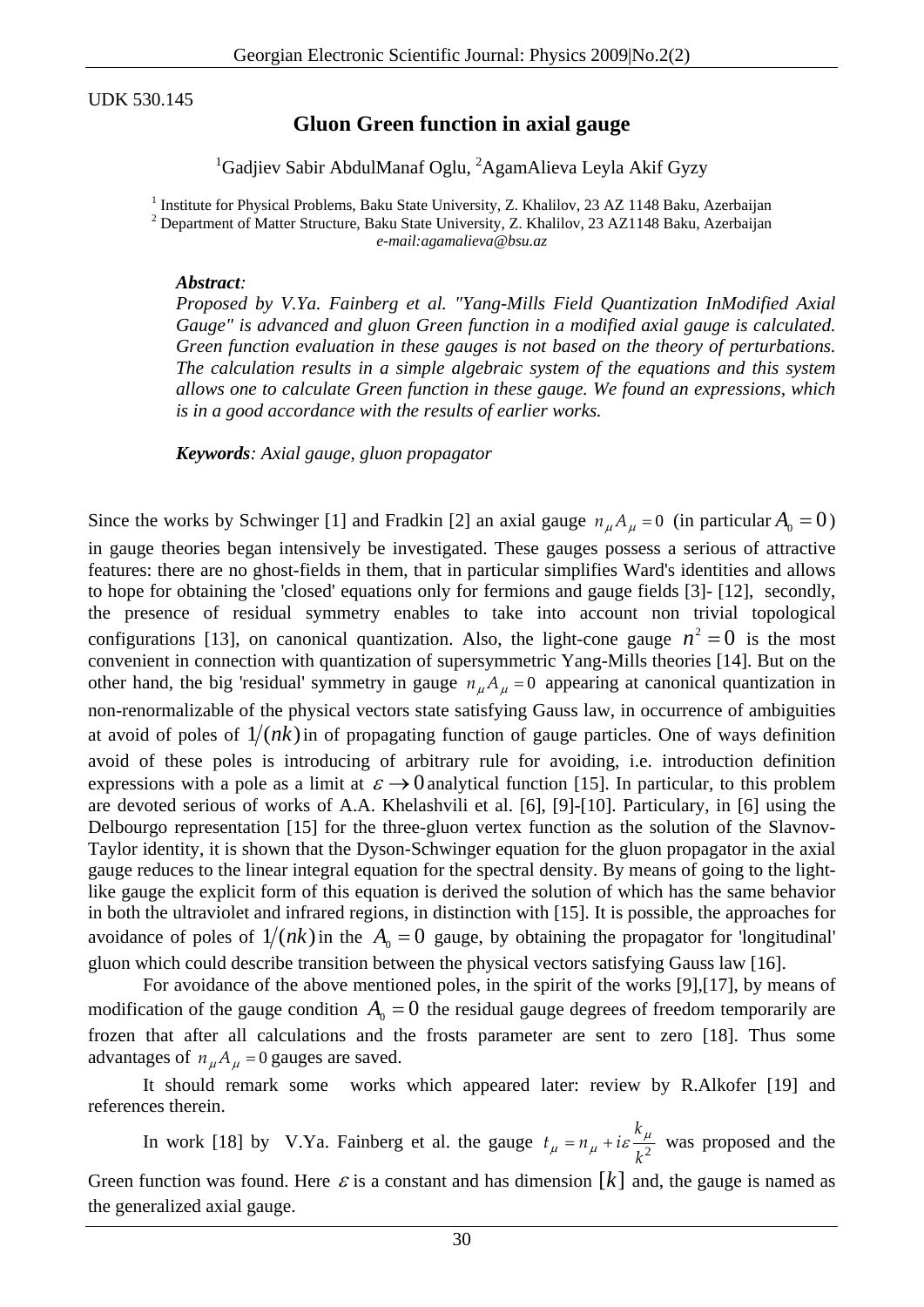In present article we propose scheme for calculation of the Green function in the generalized axial gauge like  $t_{\mu} = n_{\mu} + i \varepsilon \frac{k_{\mu}}{r^2} - i \varepsilon \frac{(nk)}{r^2}$ <sup>2</sup>  $k^2$ *nnk i k k*  $t_{\mu} = n_{\mu} + i \varepsilon \frac{\mu_{\mu}}{I^2} - i \varepsilon \frac{(m \mu_{\mu})^2}{I^2}$  and compute the Green function in this gauge.

Let us write down Lagrangian of the gauge field

$$
L = \frac{1}{4} (F_{\mu\nu}^a)^2 + \frac{1}{2\alpha} F^2(A) = -\frac{1}{4} (F_{\mu\nu}^a)^2 + \frac{1}{2\alpha} t_\mu(k) A_\mu \cdot t_\nu^* (-k) A_\nu
$$
 (1)

where μ ν ν μ <sup>μν</sup> δx<sub>ν</sub> δx *A x A F*  $a \qquad \qquad \Box A \, a$ *a*  $=\frac{\partial A_\mu^a}{\partial x_\nu}-\frac{\partial A_\nu^a}{\partial x_\mu}$ ,  $F(A)$  is a function fixing the gauge and  $t_\mu$  is some integer-differential

operator.

Because the Lagrangian is a real function, we conclude, that  $t_{\mu}(k) = t_{\nu}^*(-k)$  is unique vectors in Euclidian space, and we can choose  $n_{\mu}^2 = 1$ . Equation for gluon field can be obtained by varying the Lagrangian (1):

$$
[(\Box \delta_{\mu\nu} - \partial_{\mu}\partial_{\nu} + \frac{1}{\alpha}t_{\mu}(k)t_{\nu}^*(-k)f(\Box)]A_{\mu}(x) = 0
$$

and for the Green function we find in momentum space the following expression:

$$
\left[\delta_{\mu\nu} - \frac{k_{\mu}k_{\nu}}{k^2} - \frac{1}{\alpha}\frac{t_{\mu}(k)\dot{r}_{\nu}^*(-k)}{k^2}f(\Box)\right]G_{\nu s}(x) = -\frac{\delta_{\mu s}}{k^2} \tag{2}
$$

Here  $f(\Box)$  is introduced for maintenance of dimensionless of the third term. Choosing  $f(\Box) = \Box$ in the momentum space, we get the following equation

$$
[\delta_{\mu\nu} - \frac{k_{\mu}k_{\nu}}{k^2} + \frac{1}{\alpha}t_{\mu}(k)t_{\nu}^*(-k)]G_{\nu s} = -\frac{\delta_{\mu s}}{k^2}
$$
(3)

Substituting  $t_{\mu}$  into (3) we obtain the functional equation for definition of the gluon Green function

$$
\left[\delta_{\mu\nu} - \frac{k_{\mu}k_{\nu}}{k^2} + \frac{1}{\alpha}\left(n_{\mu} + i\varepsilon\frac{k_{\mu} - (nk)n_{\mu}}{k^2}\right)\left(n_{\nu} + i\varepsilon\frac{k_{\nu} - (nk)n_{\nu}}{k^2}\right)\right]G_{\nu s} = -\frac{\delta_{\mu s}}{k^2}.
$$
 (4)

Having solved the functional equation (4) we can determine gluon Green function. We shall not solve the equation (3) but determine gluon Green function employing the following scheme. The analysis of Eq.(4) reveals that gluon Green function has the tensor structure:

$$
G_{\nu s} = \beta_1 \delta_{\nu s} + \beta_2 k_{\nu} k_s + \beta_3 n_{\nu} n_s + \beta_4 (n_{\nu} k_s + n_s k_{\nu})
$$
 (5)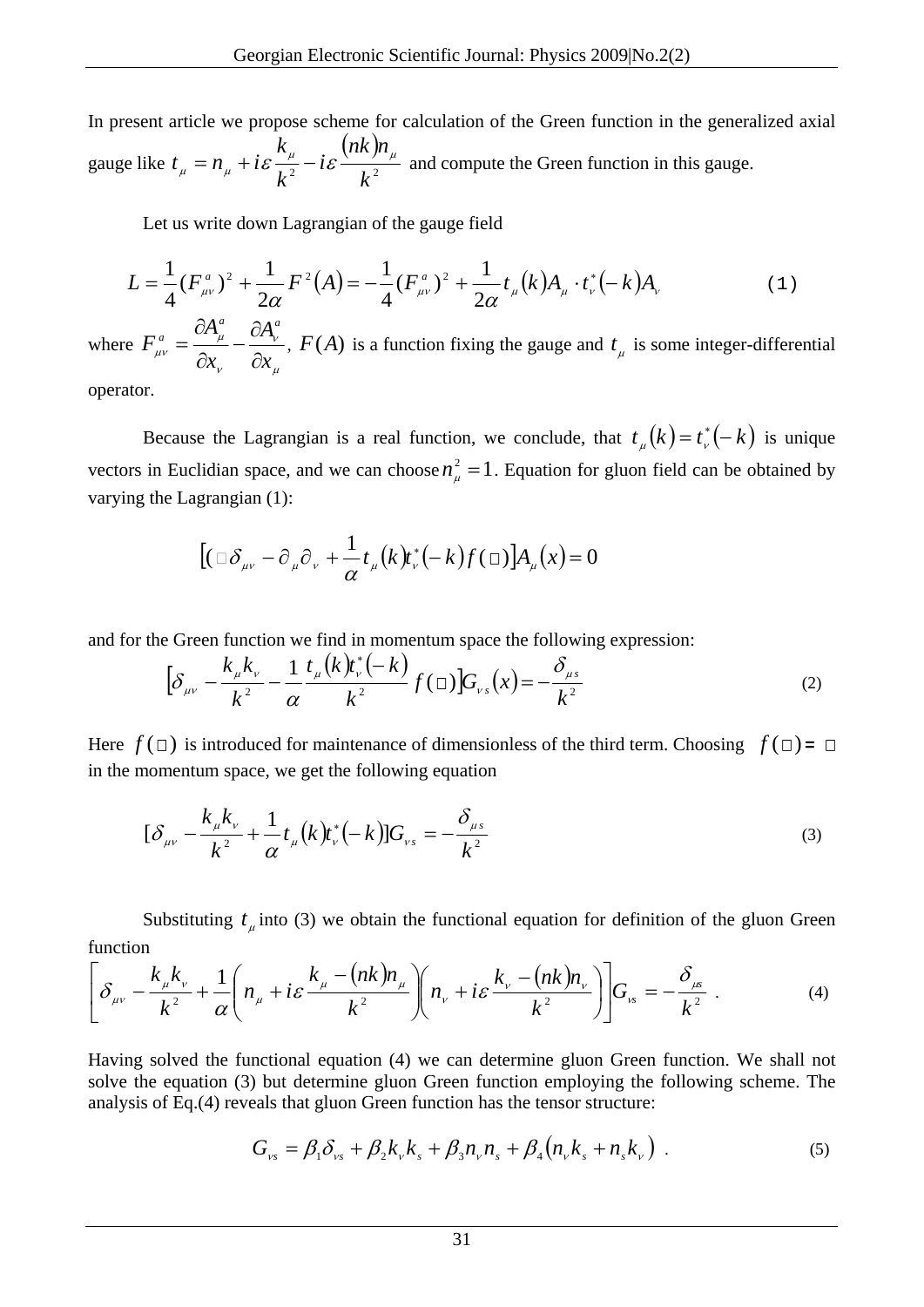Multiplying Eq.(5) by  $k_{v}k_{s}$ ,  $\delta_{v s}$ ,  $n_{v}n_{s}$  and  $n_{v}k_{s}$  we get the following system of the algebraic equations:

$$
\begin{cases}\n\delta_{vs} G_{vs} = 4\beta_1 + k^2 \beta_2 + \beta_3 + 2(nk)\beta_4 \\
k_v k_s G_{vs} = k^2 \beta_1 + k^4 \beta_2 + (nk)^2 \beta_3 + 2k^2 (nk) \beta_4 \\
n_u n_s G_{vs} = \beta_1 + (nk)^2 \beta_2 + \beta_3 + 2(nk) \beta_4 \\
k_v n_s G_{vs} = (nk)\beta_1 + k^2 (nk)\beta_2 + (nk)\beta_3 + (k^2 + (nk)^2) \beta_4\n\end{cases}
$$
\n(6)

To define the right part of the system (6) we multiply Eq. (4) by  $k_{\mu}$  and  $n_{\mu}$  obtain the following system:

$$
\left\{\n\begin{pmatrix}\nn_{\nu} + i\varepsilon \frac{k_{\nu}}{k^2} - i\varepsilon \frac{(nk)n_{\nu}}{k^2} \bigg) G_{\nu s} = -\frac{\alpha k_s}{k^2} \cdot \frac{1}{(nk) + i\varepsilon \left(1 - \frac{(nk)^2}{k^2}\right)} \\
n_{\nu} - \frac{(nk)k_{\nu}}{k^2} \bigg) G_{\nu s} = -\frac{n_s}{k^2} + \frac{k_s}{k^2} \cdot \frac{1}{(nk) + i\varepsilon \left(1 - \frac{(nk)^2}{k^2}\right)}\n\end{pmatrix}\n\right\}
$$
\n(7)

Having solved the system (7) we find

$$
n_{v}n_{s}G_{v_{s}} = -\frac{(nk)^{2}}{k^{2}} \cdot \frac{1}{\left( (nk) + i\varepsilon \left( 1 - \frac{(nk)^{2}}{k^{2}} \right) \right)^{2}} \left( \alpha - \frac{\varepsilon^{2}}{(nk)^{2}} \left( 1 - \frac{(nk)^{2}}{k^{2}} \right) \right)
$$
  
\n
$$
n_{v}k_{s}G_{v_{s}} = -\frac{(nk)}{\left( (nk) + i\varepsilon \left( 1 - \frac{(nk)^{2}}{k^{2}} \right) \right)^{2}} \left( \alpha - \frac{\varepsilon^{2}}{k^{2}} \left( 1 - \frac{(nk)^{2}}{k^{2}} \right) \right)
$$
  
\n
$$
k_{v}k_{s}G_{v_{s}} = -1 - \frac{k^{2}}{\left( (nk) + i\varepsilon \left( 1 - \frac{(nk)^{2}}{k^{2}} \right) \right)^{2}} \left( 1 + \alpha - \frac{\varepsilon^{2}}{k^{2}} \left( 1 - \frac{(nk)^{2}}{k^{2}} \right) \right)
$$

and  $\delta_{\nu s} G_{\nu s}$  is determined by multiplying the equation (4) on  $\delta_{\mu s}$ , which results in the equality

$$
\delta_{\nu s} G_{\nu s} = -\frac{2}{k^2} - \frac{1}{\left( (nk) + i\varepsilon \left( 1 - \frac{(nk)^2}{k^2} \right) \right)^2} \left( 1 + \alpha - \frac{\varepsilon^2}{k^2} \left( 1 - \frac{(nk)^2}{k^2} \right) \right).
$$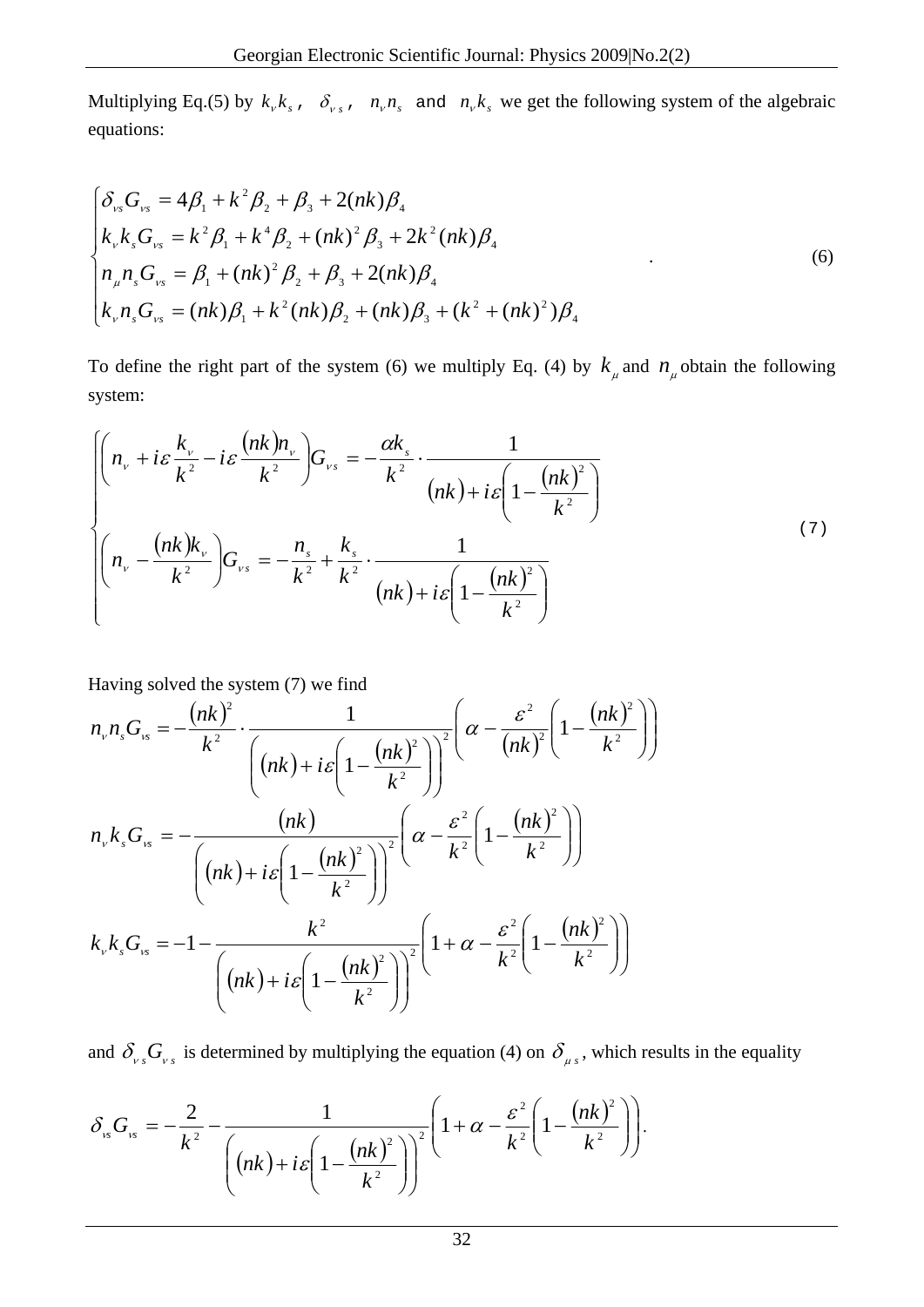Thus the system (6) can be rewrite in the following form:

$$
\begin{cases}\n4\beta_{1} + k^{2}\beta_{2} + \beta_{3} + 2\beta_{4}(nk) = -\frac{2}{k^{2}} - \frac{1}{\left( (nk) + i\varepsilon \left( 1 - \frac{(nk)^{2}}{k^{2}} \right) \right)^{2}} \left( 1 + \alpha - \frac{\varepsilon^{2}}{k^{2}} \left( 1 - \frac{(nk)^{2}}{k^{2}} \right) \right) \\
k^{2}\beta_{1} + k^{4}\beta_{2} + \beta_{3}(nk)^{2} + 2\beta_{4}k^{2}(nk) = 1 - \frac{k^{2}}{\left( (nk) + i\varepsilon \left( 1 - \frac{(nk)^{2}}{k^{2}} \right) \right)^{2}} \left( 1 + \alpha - \frac{\varepsilon^{2}}{k^{2}} \left( 1 - \frac{(nk)^{2}}{k^{2}} \right) \right) \\
\beta_{1} + 1k^{2}\beta_{2} + \beta_{3} + 2\beta_{4}(nk) = -\frac{(nk)^{2}}{k^{2}} \cdot \frac{1}{\left( (nk) + i\varepsilon \left( 1 - \frac{(nk)^{2}}{k^{2}} \right) \right)^{2}} \left( \alpha - \frac{\varepsilon^{2}}{k^{2}} \left( 1 - \frac{(nk)^{2}}{k^{2}} \right) \right) \\
\beta_{1}(nk) + \beta_{2}k^{2}(nk) + \beta_{3}(nk) + \beta_{4}(k^{2} + (nk)^{2}) = -\frac{(nk)}{\left( (nk) + i\varepsilon \left( 1 - \frac{(nk)^{2}}{k^{2}} \right) \right)^{2}} \left( \alpha - \frac{\varepsilon^{2}}{k^{2}} \left( 1 - \frac{(nk)^{2}}{k^{2}} \right) \right)\n\end{cases}
$$
\n(8)

Solving the system (8) we get the following values:

$$
\beta_1 = -\frac{1}{k^2}; \qquad \beta_2 = -\frac{1}{k^2 \left( (nk) + i\varepsilon \left( 1 - \frac{(nk)^2}{k^2} \right) \right)^2} \left( 1 + \alpha + \frac{\varepsilon^2}{k^2} \left( 1 - \frac{(nk)^2}{k^2} \right) \right);
$$

$$
\beta_3 = 0; \qquad \beta_4 = -\frac{(nk)}{k^2} \cdot \frac{1}{\left( (nk) + i\varepsilon \left( 1 - \frac{(nk)^2}{k^2} \right) \right)^2};
$$

Thus for gluon Green function we find the formula:

$$
G_{\nu s} = -\frac{1}{k^2} \left\{ \delta_{\nu s} + \frac{k_{\nu}k_{s}}{\left( (nk) + i\varepsilon \left( 1 - \frac{(nk)^2}{k^2} \right) \right)^2} \left( 1 + \alpha + \frac{\varepsilon^2}{k^2} \left( 1 - \frac{(nk)^2}{k^2} \right) \right) - (k_{\nu}n_{s} + k_{s}n_{\nu}) \frac{(nk)}{\left( (nk) + i\varepsilon \left( 1 - \frac{(nk)^2}{k^2} \right) \right)^2} \right\};
$$
\n(9)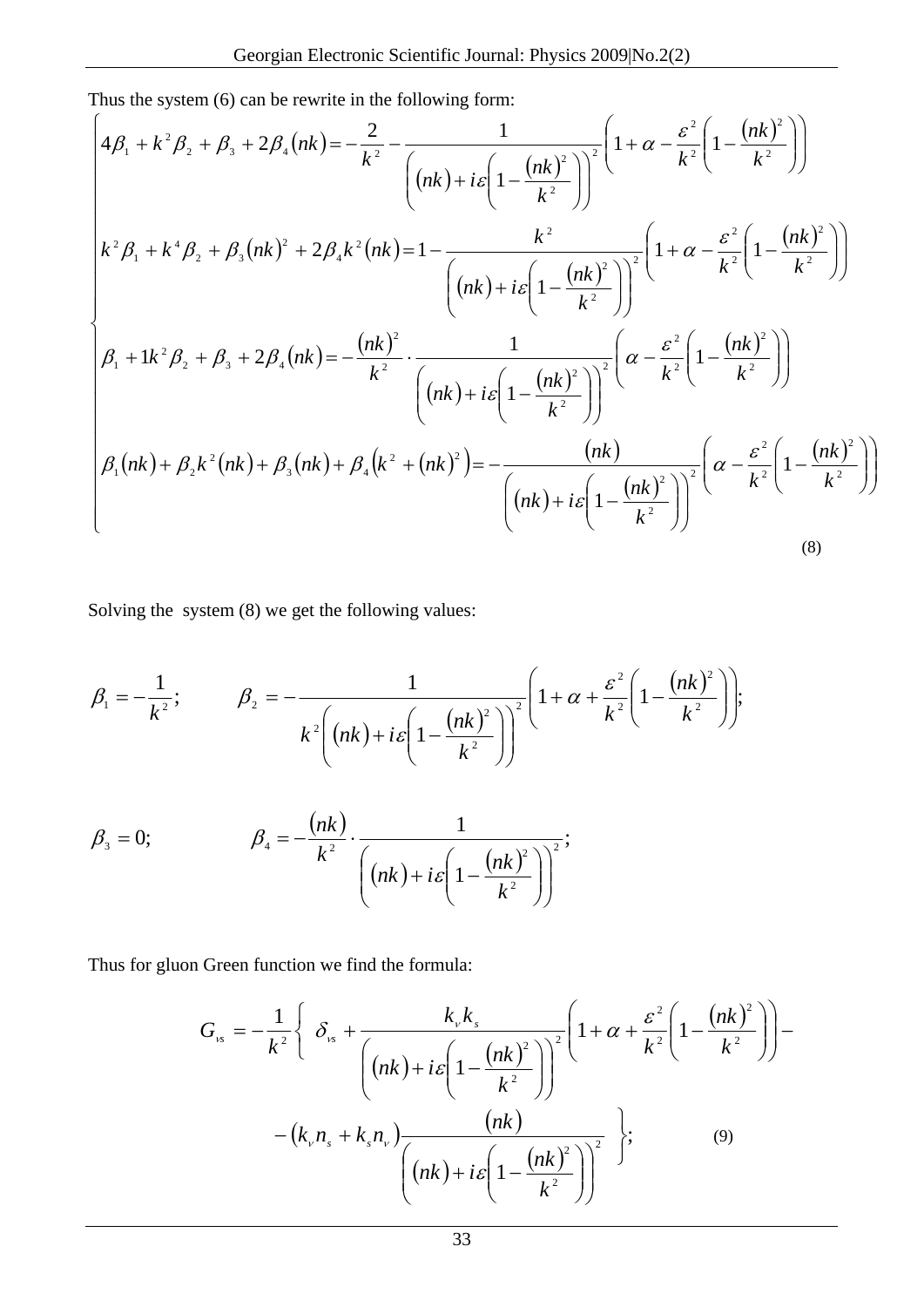This formula is the gluon Green function in the gauge -  $t_u = n_u + i\varepsilon \frac{k_\mu}{r^2} - i\varepsilon \frac{(nk)}{r^2}$ 2  $k^2$ *nnk i k*  $t_{\mu} = n_{\mu} + i\varepsilon \frac{k_{\mu}}{l^2} - i\varepsilon \frac{(nk)n_{\mu}}{l^2}$ ; and at  $\frac{(nk)^2}{k^2} \rightarrow 0$  $\rightarrow$ *k*  $\frac{n(k)^2}{k^2}$   $\rightarrow$  0 rightarrow -coincides with the result of work [18], and at  $\varepsilon \rightarrow 0$ ; we recover the results of the works [3], [4], [8]-[10], [11], [12], [20]. It is worth to note that at  $\varepsilon = \frac{i(nk)}{2}$  $(nk)$ 2 2  $1-\frac{(nk)}{k}$ *k nki* −  $\varepsilon = \frac{t(hk)}{2}$  the formula

(9) has a pole. It is a simple pole and the rule for avoiding this pole is usual, and it should be noted that this pole dapper, that is depending on the value of  $\frac{(nk)}{k^2}$ 2 *k*  $\frac{nk^2}{2}$  pole is displaced to the right.

In the work [20] the gauge vector was introduced and demonstrated that the gluon Green function is perpendicular to the gauge. The formula (6) at  $\alpha = 0$  and  $\varepsilon \to 0$  is perpendicular to an unit vector in the Euclidean space

$$
n_{\mu}G_{\mu\nu}=n_{\nu}G_{\mu\nu}=0
$$

Hence, the gauge and unit vectors in the Euclidean space have the same direction. Now we shall consider the generalized axial gauge of the following form:

$$
t_{\mu} = n_{\mu} + \frac{i\epsilon k_{\mu}}{(k_{\mu} - (nk)n_{\mu})^2} - \frac{i\epsilon n_{\mu}(nk)}{(k_{\mu} - (nk)n_{\mu})^2}
$$

Substituting  $t_{\mu}$  to in the equation (2) we find:

$$
\left[\delta_{\mu\nu} - \frac{k_{\mu}k_{\nu}}{k^2} + \frac{1}{\alpha}\left(n_{\mu} + i\varepsilon\frac{k_{\mu} - (nk)n_{\mu}}{k^2 - (nk)^2}\right)\left(n_{\nu} + i\varepsilon\frac{k_{\nu} - (nk)n_{\nu}}{k^2 - (nk)^2}\right)\right]G_{\nu s} = -\frac{\delta_{\mu s}}{k^2}
$$

The analysis of this equation shows that its structure can be presented just as in Eq.(5).

Repeating the offered order of operations described above, get the system of the algebraic equations similar to (6):

$$
n_{v}n_{s}G_{v} = -\frac{(nk)^{2}}{k^{2}} \cdot \frac{1}{((nk) + i\varepsilon)^{2}} \left\{\alpha - \frac{\varepsilon^{2}}{(nk)^{2}\left(1 - \frac{(nk)^{2}}{k^{2}}\right)}\right\}
$$

$$
n_{v}k_{s}G_{v} = -\frac{(nk)}{((nk) + i\varepsilon)^{2}} \left\{\alpha - \frac{\varepsilon^{2}}{k^{2}\left(1 - \frac{(nk)^{2}}{k^{2}}\right)}\right\}
$$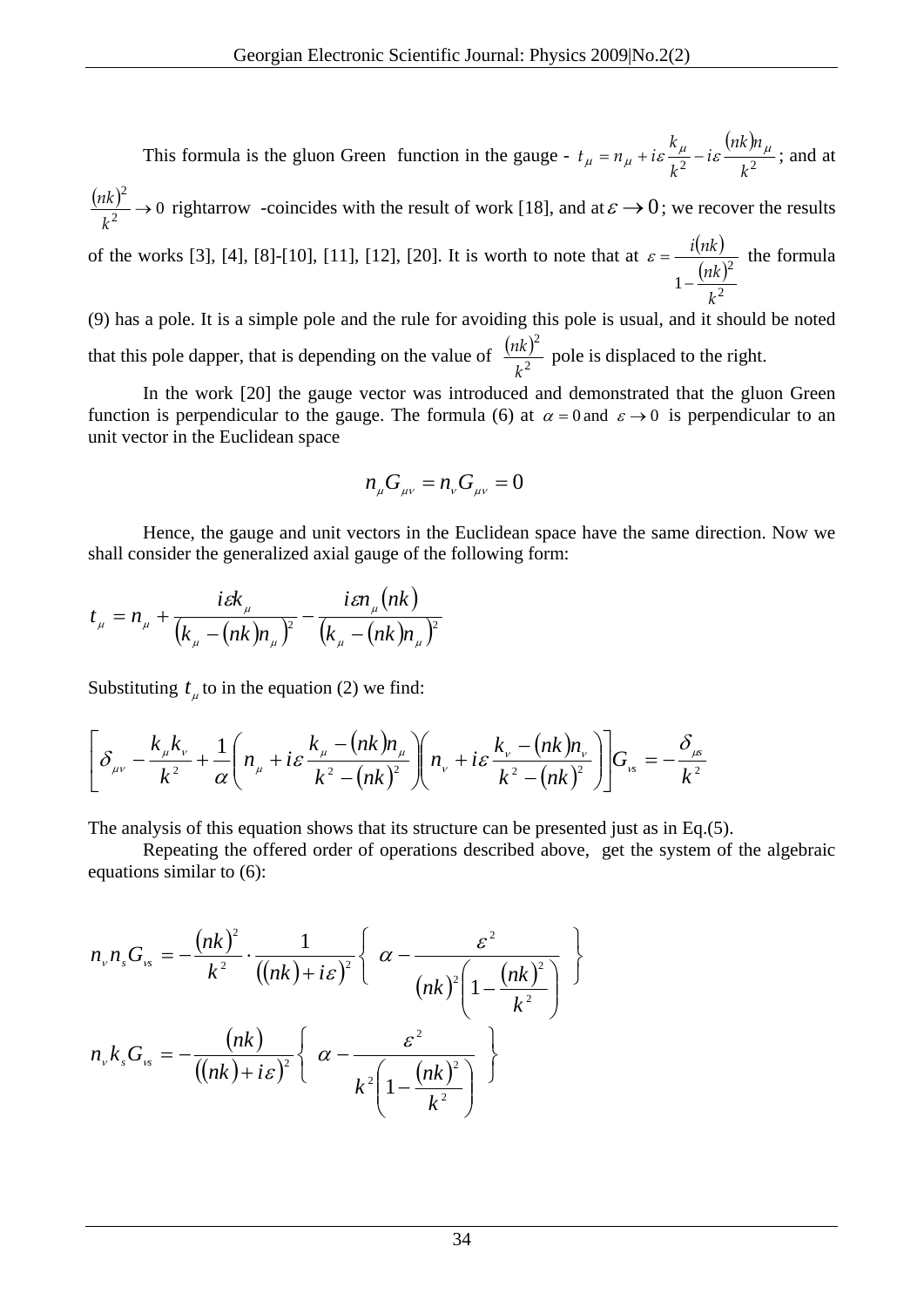$$
k_{v}k_{s}G_{v} = -1 - \frac{k^{2}}{((nk) + i\varepsilon)^{2}} \left\{ 1 + \alpha - \frac{\varepsilon^{2}}{k^{2}\left(1 - \frac{(nk)^{2}}{k^{2}}\right)} \right\}
$$

$$
\delta_{v}G_{v} = -\frac{2}{k^{2}} - \frac{1}{((nk) + i\varepsilon)^{2}} \left\{ 1 + \alpha - \frac{\varepsilon^{2}}{k^{2}\left(1 - \frac{(nk)^{2}}{k^{2}}\right)} \right\}
$$

Thus, it is necessary to solve the following system of the algebraic equations:

$$
\begin{cases}\n4\beta_{1} + k^{2}\beta_{2} + \beta_{3} + 2\beta_{4}(nk) = -\frac{2}{k^{2}} - \frac{1}{((nk) + i\varepsilon)^{2}} \left\{ 1 + \alpha - \frac{\varepsilon^{2}}{k^{2} \left( 1 - \frac{(nk)^{2}}{k^{2}} \right)} \right\} \\
k^{2}\beta_{1} + k^{4}\beta_{2} + \beta_{3}(nk)^{2} + 2\beta_{4}k^{2}(nk) = 1 - \frac{k^{2}}{((nk) + i\varepsilon)^{2}} \left\{ 1 + \alpha - \frac{\varepsilon^{2}}{k^{2} \left( 1 - \frac{(nk)^{2}}{k^{2}} \right)} \right\} \\
\beta_{1} + 1k^{2}\beta_{2} + \beta_{3} + 2\beta_{4}(nk) = -\frac{(nk)^{2}}{k^{2}} \cdot \frac{1}{((nk) + i\varepsilon)^{2}} \left\{ \alpha - \frac{\varepsilon^{2}}{(nk)^{2} \left( 1 - \frac{(nk)^{2}}{k^{2}} \right)} \right\} \\
\beta_{1}(nk) + \beta_{2}k^{2}(nk) + \beta_{3}(nk) + \beta_{4}(k^{2} + (nk)^{2}) = -\frac{(nk)}{((nk) + i\varepsilon)^{2}} \left\{ \alpha - \frac{\varepsilon^{2}}{k^{2} \left( 1 - \frac{(nk)^{2}}{k^{2}} \right)} \right\}\n\end{cases}
$$

Solution of this system has the form:

$$
\beta_1 = -\frac{1}{k^2}; \qquad \beta_2 = -\frac{1}{k^2((nk) + i\varepsilon)^2} \left\{ 1 + \alpha + \frac{\varepsilon^2}{k^2 \left(1 - \frac{(nk)^2}{k^2}\right)} \right\}
$$
  

$$
\beta_3 = 0; \qquad \beta_4 = -\frac{(nk)}{k^2} \cdot \frac{1}{((nk) + i\varepsilon)^2};
$$

and the gluon Green function is given by the equation:

$$
G_{\nu s} = -\frac{1}{k^2} \left\{ \delta_{\nu s} + \frac{k_{\nu} k_s}{\left( (nk) + i\varepsilon \right)^2} \left\{ 1 + \alpha + \frac{\varepsilon^2}{k^2 \left( 1 - \frac{(nk)^2}{k^2} \right)} \right\} - (k_{\nu} n_s + k_s n_{\nu}) \frac{(nk)}{\left( (nk) + i\varepsilon \right)^2} \right\}
$$
(10)

The formula (10) has the pole at the point---. This pole is shifted towards values ----a pole of the formula(8). Here transversity of the Green function to the unit vector in the Euclidean space is also satisfied.

Now we shall consider the following modified axial gauge: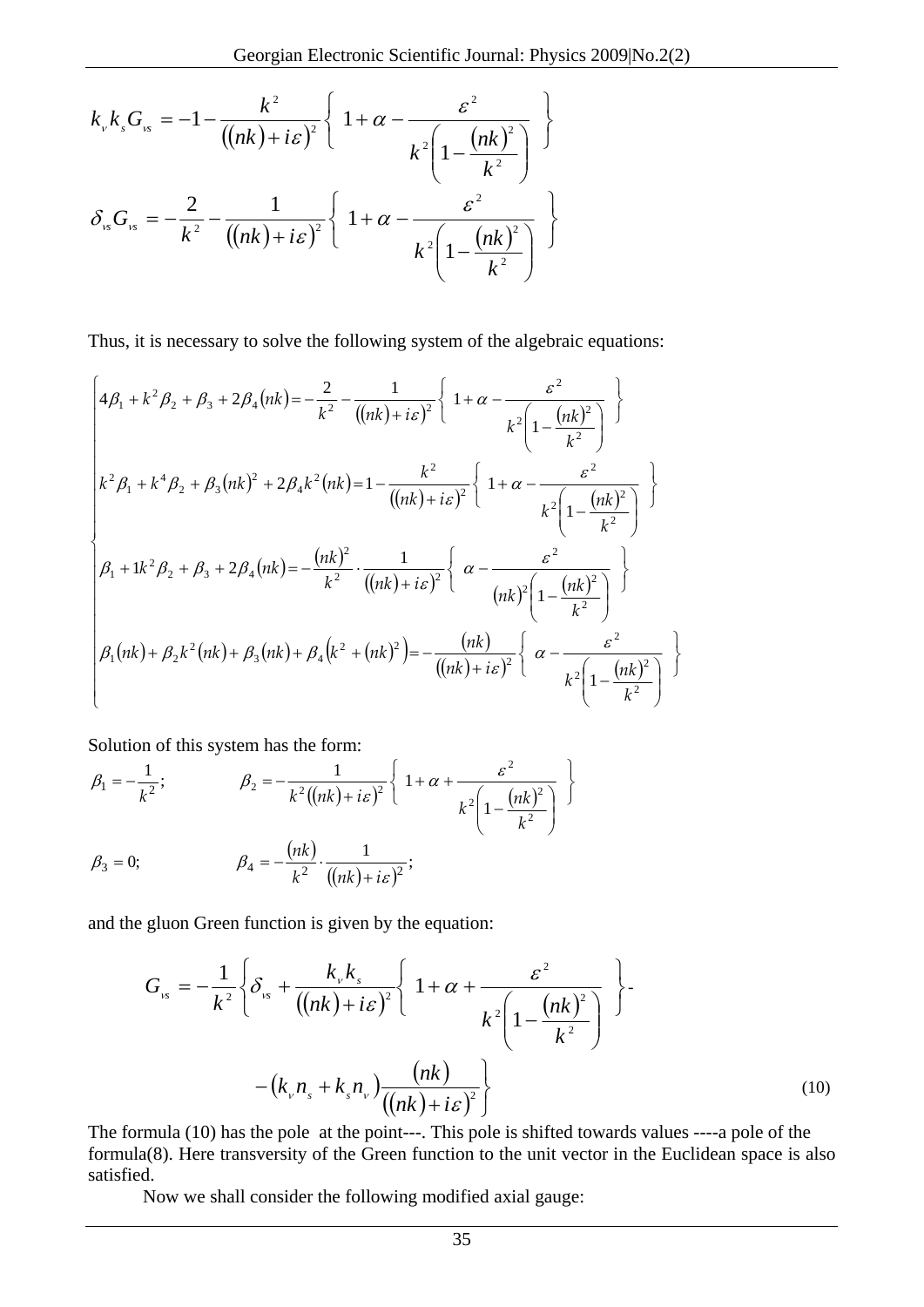$$
t_{\mu}A_{\mu} = \left(n_{\mu} + \frac{\varepsilon^2 k_{\mu}}{k^2 (nk)}\right)A_{\mu}
$$

Substituting value  $t_{\mu}$  in the equation (2) and choosing,  $f(\Box) = \Box \Rightarrow -k^2$  we get the following functional equation for definition of  $G_{\nu s}$  in the form:

$$
\left[\delta_{\mu\nu} - \frac{k_{\mu}k_{\nu}}{k^2} + \frac{1}{\alpha}\left(n_{\mu} + \varepsilon^2 \frac{k_{\mu}}{k^2(nk)}\right)\left(n_{\nu} + \varepsilon^2 \frac{k_{\nu}}{k^2(nk)}\right)\right]G_{\nu s} = -\frac{\delta_{\mu s}}{k^2} \tag{11}
$$

We multiply this equation on  $k_{\mu}$  and then on  $n_{\mu}$  and find the following equations:

$$
\begin{cases}\n\left(n_v - \frac{(nk)k_v}{k^2}\right)G_{vs} = -\frac{\alpha k_s(nk)}{k^2((nk)^2 + \varepsilon^2)} \\
\left(n_v + i\varepsilon\frac{k_v - (nk)n_v}{k^2}\right)G_{vs} = -\frac{n_s}{k^2} + \frac{\varepsilon^2 + k^2}{((nk)^2 + \varepsilon^2)}\cdot\frac{k_s(nk)}{k^4}\n\end{cases}
$$

Having solved this system we obtain the following expression:

$$
n_{v}k_{s}G_{v_{s}} = -\frac{(nk)}{(nk)^{2} + \varepsilon^{2}} \left(1 - \frac{(nk)^{2}}{(nk)^{2} + \varepsilon^{2}} \left(1 + \alpha + \frac{\varepsilon^{2}}{k^{2}}\right)\right)
$$
  
\n
$$
k_{v}k_{s}G_{v_{s}} = -\frac{(nk)^{2}}{(nk)^{2} + \varepsilon^{2}} \left(1 - \frac{k^{2}}{(nk)^{2} + \varepsilon^{2}} \left(1 + \alpha + \frac{\varepsilon^{2}}{k^{2}}\right)\right)
$$
  
\n
$$
n_{v}n_{s}G_{v_{s}} = -\frac{(nk)^{2}}{k^{2}((nk)^{2} + \varepsilon^{2})} \left(1 - \frac{(nk)^{2}}{(nk)^{2} + \varepsilon^{2}} \left(1 + \alpha + \frac{\varepsilon^{2}}{k^{2}}\right)\right)
$$

Multiplying the equation (10) on  $\delta_{\mu}$  we find

$$
\delta_{\nu s} G_{\nu s} = -\frac{3}{k^2} + \frac{(nk)^2}{k^2((nk)^2 + \varepsilon^2)} \left(1 - \frac{k^2}{(nk)^2 + \varepsilon^2} \left(1 + \alpha + \frac{\varepsilon^2}{k^2}\right)\right)
$$

From the equation(10) it follows that the tensor structure of  $G_{\nu s}$  can be submitted as (5). Repeating the operation used above to derive formula (8) we obtain the following expression:

$$
\beta_1 = -\frac{1}{k^2};
$$
\n $\beta_2 = -\frac{(nk)^2}{k^2((nk)^2 + \varepsilon^2)^2} \left(1 + \alpha + \frac{\varepsilon^2}{k^2}\right);$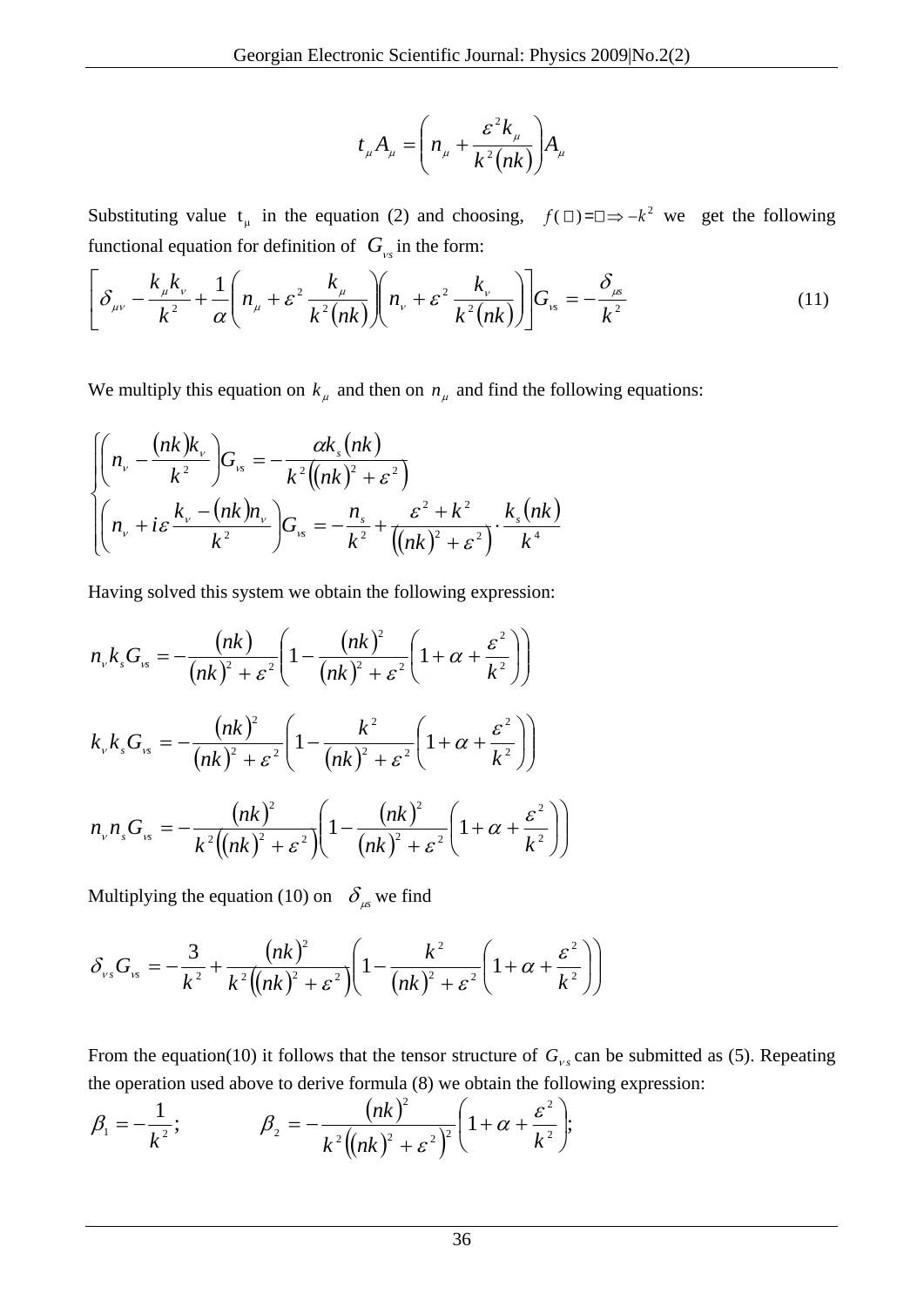$$
\beta_3 = 0;
$$
\n
$$
\beta_4 = \frac{1}{k^2} \cdot \frac{(nk) + \frac{1}{2} \frac{\varepsilon^2}{(nk)}}{(nk)^2 + \varepsilon^2};
$$

Thus for the gluon Green function we derive the following formula:

$$
G_{\scriptscriptstyle{vs}} = -\frac{1}{k^2} \{ \delta_{\scriptscriptstyle{vs}} + \frac{k_{\scriptscriptstyle{v}} k_{\scriptscriptstyle{s}}}{\left( (nk) + \varepsilon^2 \right)^2} (nk)^2 \left( 1 + \alpha + \frac{\varepsilon^2}{k^2} \right) - \left( k_{\scriptscriptstyle{v}} n_{\scriptscriptstyle{s}} + k_{\scriptscriptstyle{s}} n_{\scriptscriptstyle{v}} \right) \frac{(nk) + \frac{\varepsilon^2}{2(nk)}}{\left( (nk)^2 + \varepsilon^2 \right)} \}
$$

This formula at  $\varepsilon \to 0$  coincides with results of the works [3], [4], [8]-[10], [11], [12], [20]. At  $\varepsilon = \pm i(nk)$  the last formula (11) have simple dipolar and these poles lie in plane. A rule of detor of poles is usual. From the formula (11) follows that at  $\varepsilon \to 0$  and  $\alpha = 0$  it cross:

$$
n_{\mu}G_{\mu\nu}=n_{\nu}G_{\mu\nu}=0.
$$

In finally we note, that the obtained results can be applied for calculation of various quantum-field functions and physical observables in QCD and in any chromodynamics models.